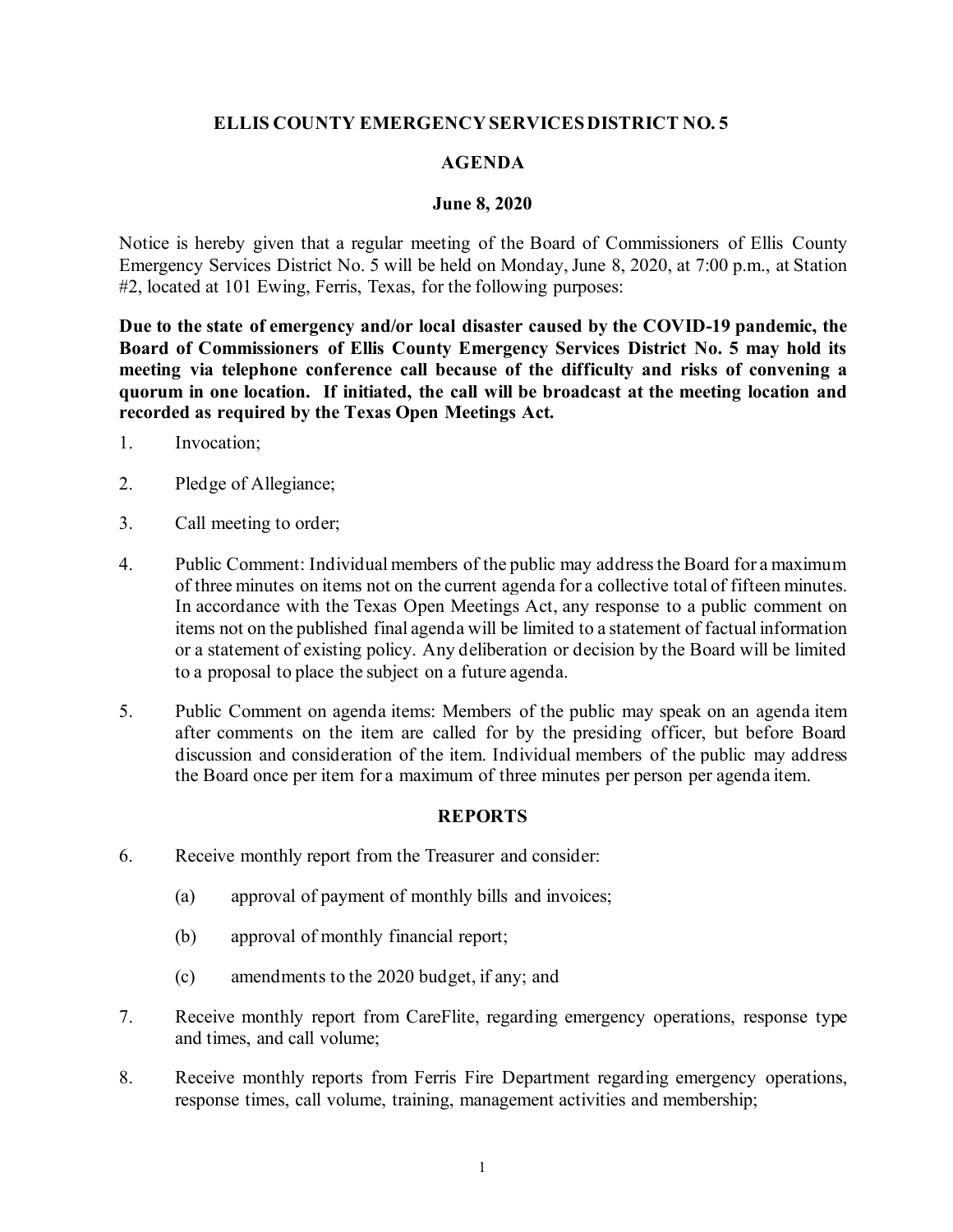9. Receive monthly commissioner activity reports on training received and subcommittee work;

#### **DISCUSSION/ACTION ITEMS**

- $10<sub>1</sub>$ Discuss and consider approval of May 11, 2020 regular meeting minutes;
- $11<sub>v</sub>$ Discuss and consider paying off the loan on the fire truck;
- $12<sub>1</sub>$ Discuss and consider paying off the loan on the brush truck;
- $13.$ Discuss and consider approval of District's financial audit and filing with county;
- 14. Discuss and consider District website status, accessibility, and posting requirements, and take any related action;
- $15.$ Discuss and consider adoption of the tax and budget planning calendar for 2020 and take any related action;
- 16. Discuss and consider scheduling a budget meeting/workshop;
- 17. See Supplemental agenda for election items; and
- 18. Discuss agenda items, time, and date for next meeting.

A packet containing all supportive documentation for this agenda is available for inspection at The Carlton Law Firm, P.L.L.C., 4301 Westbank Dr, Suite B-130, Austin, Texas between the hours of 9:00 a.m. and 4:30 p.m. and at the District Office located at 101 Ewing, Ferris, Texas.

Alfred Lemon, President Ellis County Emergency Services District No. 5

Ellis County Emergency Services District No. 5 is committed to compliance with the Americans with Disabilities Act. Reasonable modifications and equal access to communications will be provided upon request. Please call Dallas Dial, Secretary for Ellis County Emergency Services District No. 5 at (469) 866-3016 for information. Hearing impaired or speech disabled persons equipped with telecommunication devices for the deaf may utilize the statewide Relay Texas Program, 1-800-735-2988.

The Board may retire to Executive Session any time between the meeting's opening and adjournment for the purpose of consulting with legal counsel pursuant to Section 551.071 of the Texas Government Code; discussing real estate acquisition pursuant to Section 551.072 of the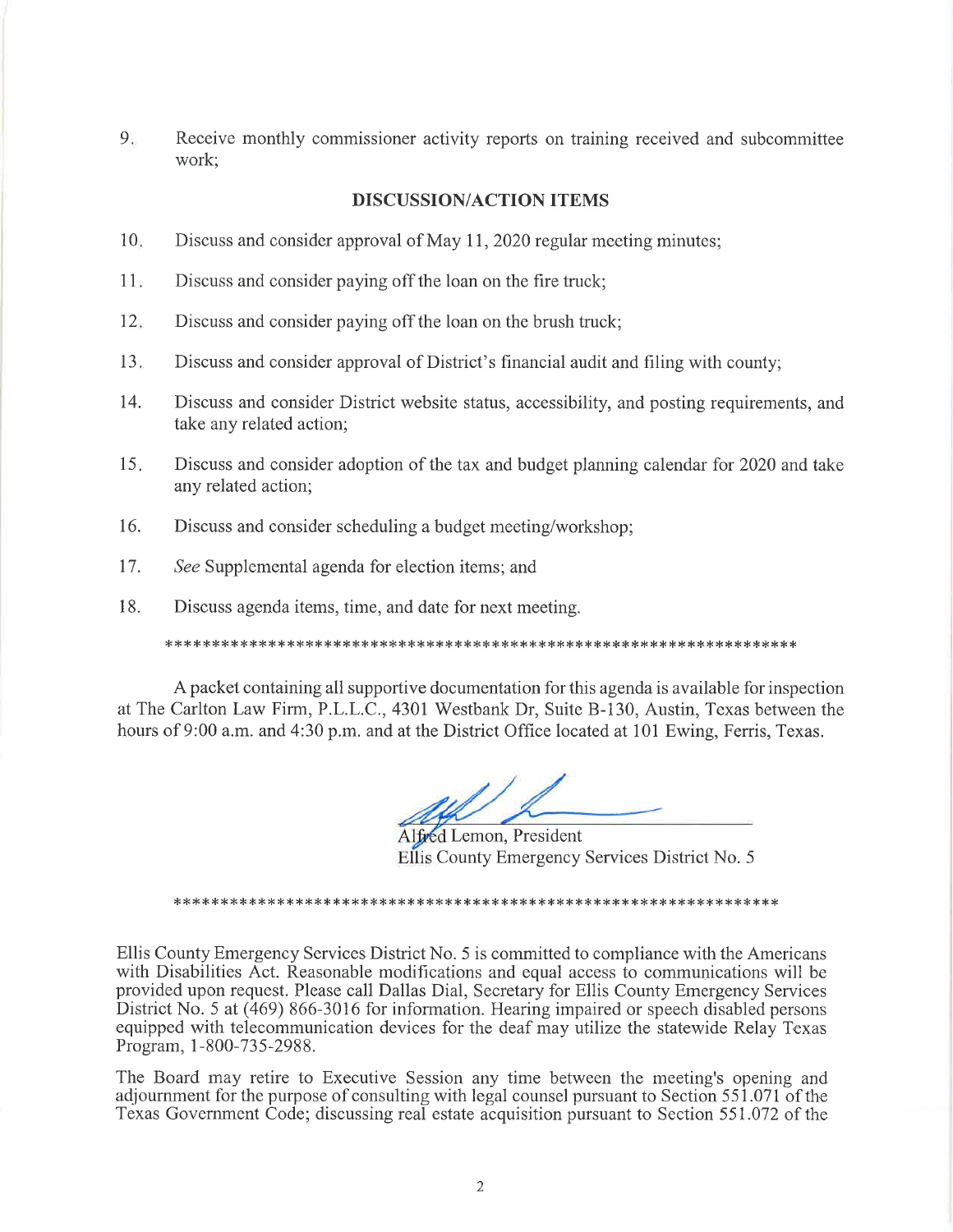Texas Government Code; discussing gifts and donations pursuant to Section 551.073 of the Texas Government Code; discussing personnel matters pursuant to Section 551.074 of the Texas Government Code; discussing security personnel or devices pursuant to Section 551.076 of the Texas Government Code. Action, if any, will be taken in open session.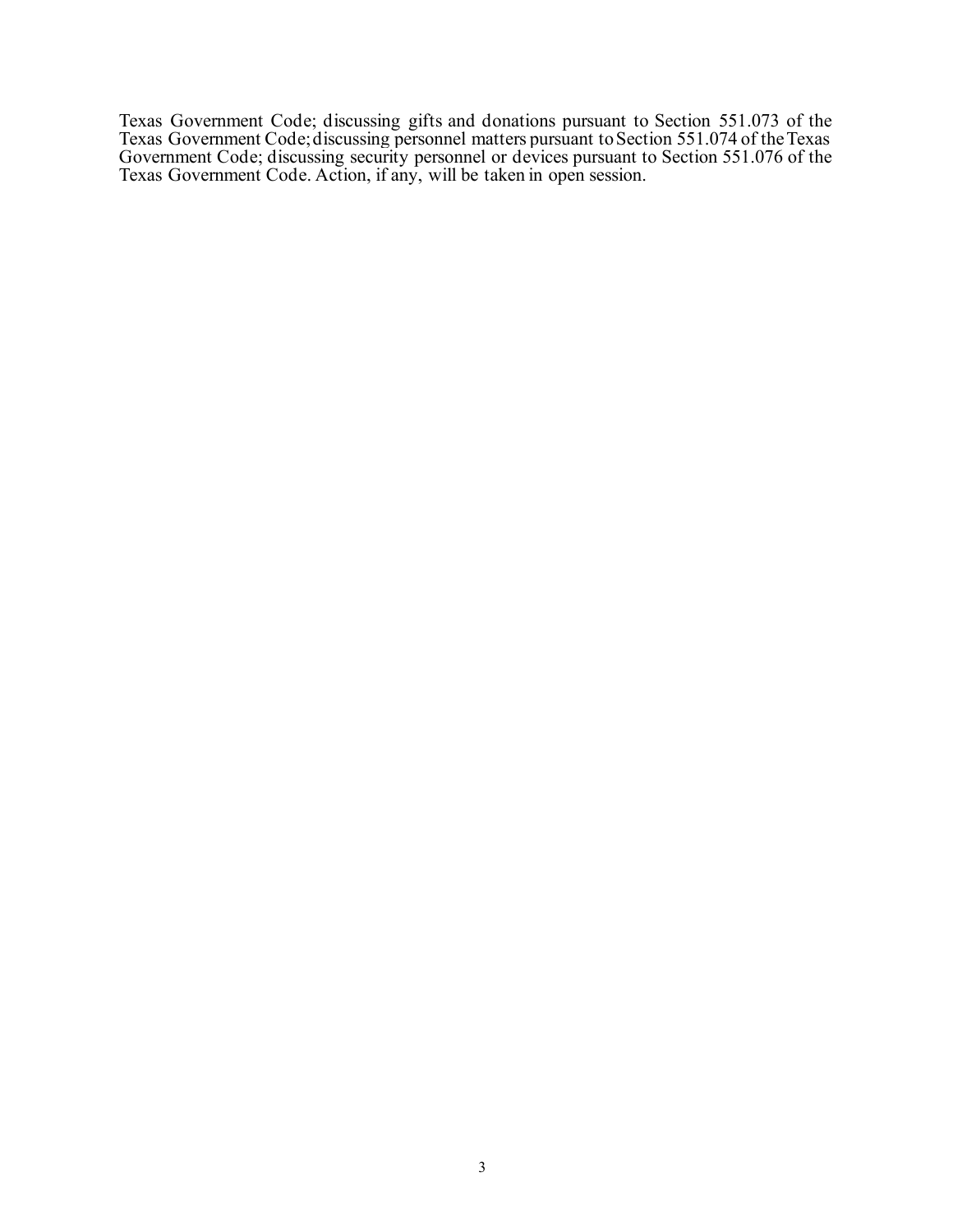## **ELLIS COUNTY EMERGENCY SERVICES DISTRICT NO. 5 SUPPLEMENTAL MEETING AGENDA**

#### June 8, 2020

# TO: THE BOARD OF COMMISSIONERS OF ELLIS COUNTY EMERGENCY SERVICES DISTRICT NO. 5 AND ALL OTHER INTERESTED PERSONS:

Notice is hereby given that the Board of Commissioners of Ellis County Emergency Services District No. 5 will hold a meeting at 7:00 p.m. on Monday, June 8, 2020, at Station #2, located at 101 Ewing, Ferris, Texas 75125. The following matters will be considered and may be acted upon at the meeting.

- 1. Discuss and consider approval of the Order Calling Election for November 3, 2020, to Change the Maximum Ad Valorem Tax Rate Within the District;
- 2. Discuss and consider approval of the Resolution Authorizing Secretary's Appointment of Agent to Perform Duties During Election Period;
- 3. Authorize District's attorney to give Notice of Election for the November 3, 2020, election; and
- 4. Discuss and consider adoption of an election calendar and consider any other matters in connection with the District's November 3, 2020, election.

#### \*\*\*\*\*\*\*\*\*\*\*\*\*\*\*\*\*\*\*\*\*\*\*\*\*\*\*\*\*\*\*\*\*\*\*\*\*\*\*\*\*\*\*\*\*\*

# **DISTRITO DE SERVICIOS DE EMERGENCIA NÚMERO 5 DEL CONDADO DE ELLIS**

# AGENDA SUPLEMENTAL DE LA REUNIÓN

### 8 DE JUNIO, 2020

# A: LA JUNTA DE COMISIONADOS DEL DISTRITO DE SERVICIOS DE EMERGENCIA NÚMERO 5 DEL CONDADO DE ELLIS Y A TODAS OTRAS PERSONAS INTERESADAS:

Se notifica por lo presente que la Junta de Comisionados del Distrito De Servicios De Emergencia Número 5 del Condado de Ellis celebrará una reunión a las 7:00 p.m. el Estación Número 2, 8 de junio, 2020, en el 101 Ewing, Ferris, Texas 75125. Los siguientes asuntos serán considerados y se podría tomar acción tocante dichos asuntos en la reunión:

- 1. Discutir y considerar la aprobación de la Elección de Llamadas de Orden para Cambiar la Tasa de Impuestos Ad Valorem Máxima dentro del Distrito para el 3 de noviembre de 2020;
- 2. Resolución que autoriza al/la Secretario/a para que efectúe el Nombramiento del Agente para Desempeñar Deberes Electorales Durante el Periodo Electoral;